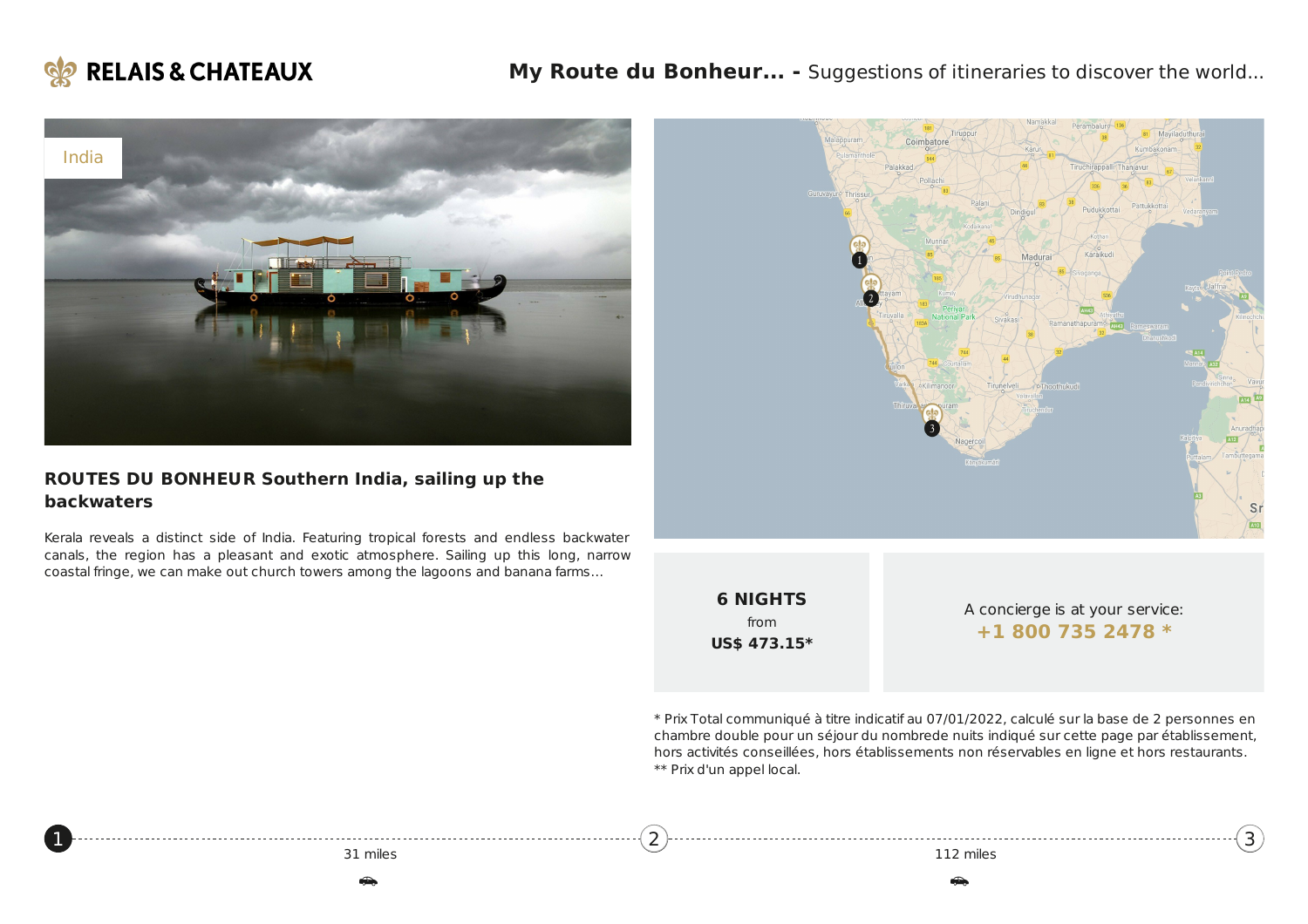

#### ( 1 property available )

# $FORT COCHIN - 2 NIGHTS$

#### The Malabar House

**Hotel and restaurant in town.** The Malabar House is more than a beautifully designed heritage hotel. It is an art hotel, home of a carefully curated collection, highlighting Kerala's composite culture as a passage between East and West. The rooms are comfortable and the service is flawless. Malabar Junction, the hotel's renowned restaurant and Divine, its wine lounge, combine the tradition of South India with exciting culinary innovation. Enjoy classical music or a dance performance on the patio's stage, rejuvenate body and soul at the ayurvedic centre, step into the history and culture of Fort Cochin, and explore Kerala's backwaters on the hotel's own eco-friendly house boat.



Member Relais & Châteaux since 2008 1/269 Parade Road, Fort Cochin 682 001, Fort Cochin (Kerala)

<span id="page-1-0"></span>

| the contract of the contract of the contract of the contract of the contract of the contract of the contract of |  |
|-----------------------------------------------------------------------------------------------------------------|--|
| m <sub>1</sub>                                                                                                  |  |
|                                                                                                                 |  |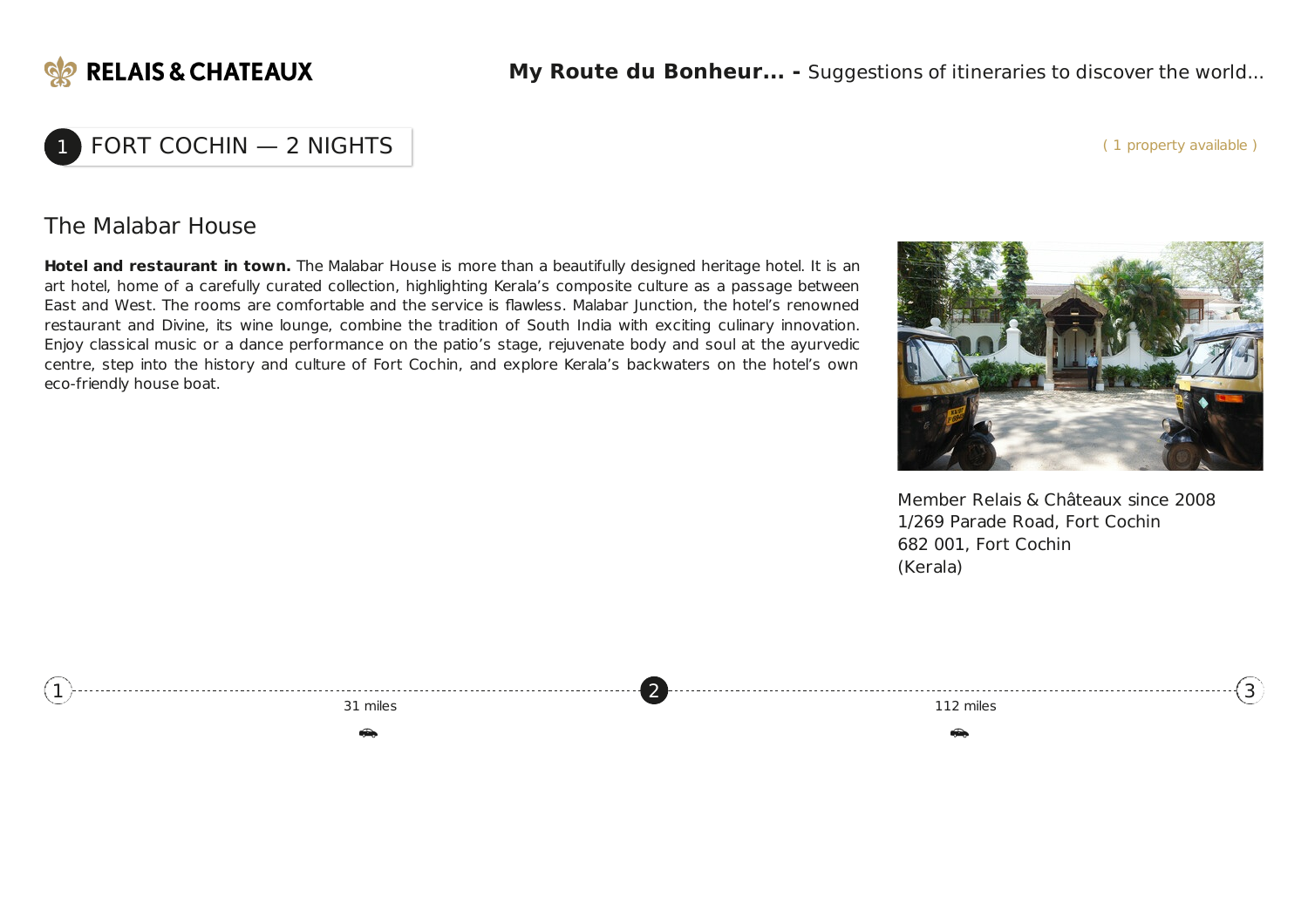

### 2 MUHAMMA, ALLEPPEY — 2 NIGHTS

( 1 property available )

#### Purity

**Hotel and restaurant on a big lake.** Overlooking Lake Vembanad with its palm-fringed shores, the Purity offers many authentic experiences including yoga and Ayurveda. The bright and spacious rooms with their handcrafted contemporary yet vernacular design stage a dialogue between the past and the present, showcased by a curated collection of regional art and antiques. Morning yoga sessions provide a gentle introduction to the day. Then you can go to the lake-side pool, indulge in an Ayurvedic massage treatment, discover the surroundings by boat, bicycle or tuk-tuk, attend a cooking class and enjoy the sunset over a canoe ride on the lake. The Purity kitchen serves creative cuisine with authentic Keralan flavours.



Member Relais & Châteaux since 2015 East of Muhamma Police station P.O. 688525, Muhamma, Alleppey (Kerala)

<span id="page-2-0"></span>